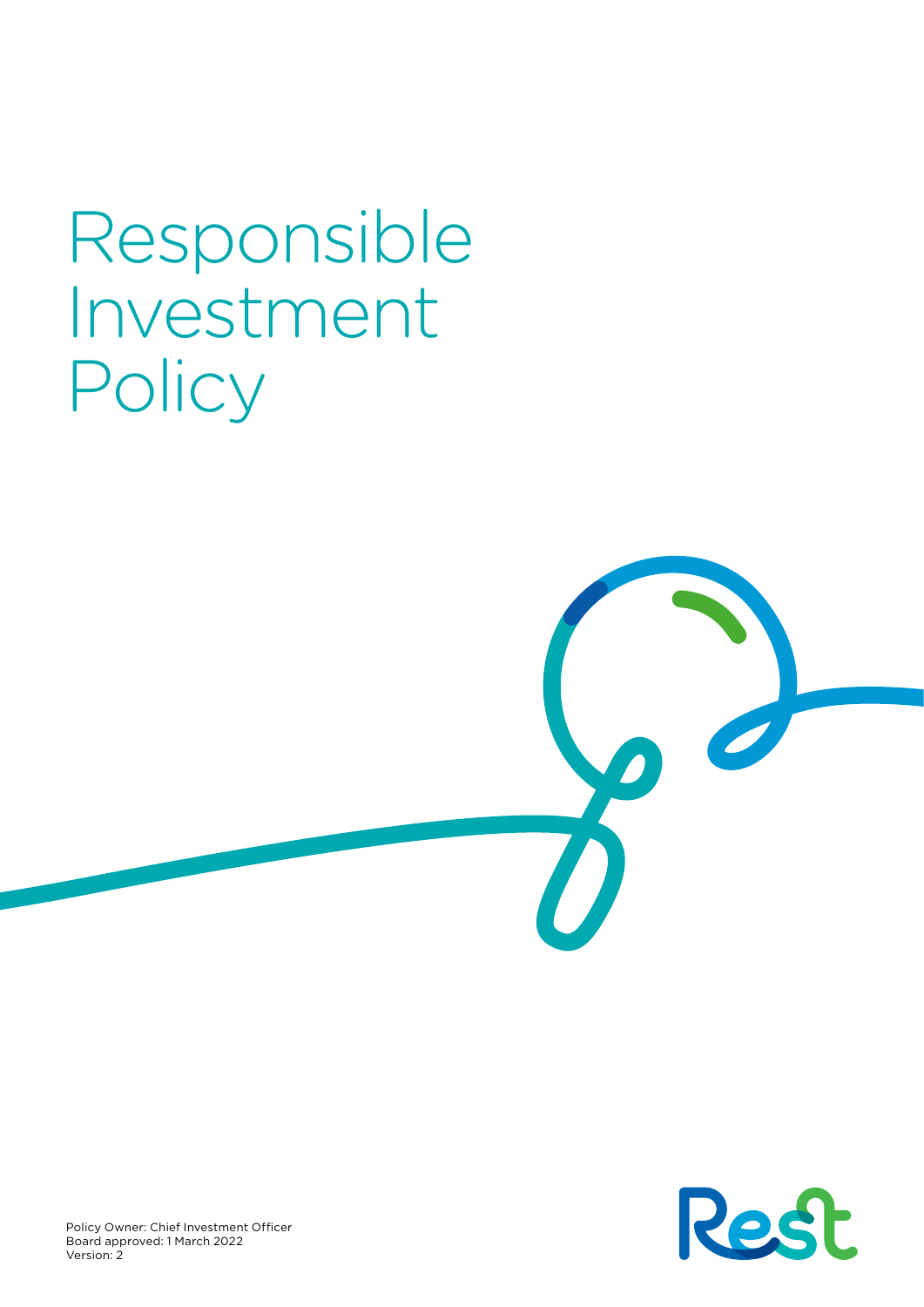

# 1. Introduction

- 1.1. Retail Employees Superannuation Pty Limited (Trustee) is the trustee of the Retail Employees Superannuation Trust ('Rest' or 'the Fund').
- 1.2. As a universal owner and long-term global investor with exposure across different markets, Rest believes that Responsible Investment (RI) adds value.
- 1.3. Rest considers and integrates environmental, social and governance (ESG) factors to reduce risks, improve returns and maximise investment opportunities which supports investment outcomes for members retirement savings.
- 1.4. The incorporation of these financially material factors into the investment decision making process is integral to fiduciary duty, in ensuring the Trustee acts in members' best financial interests.
- 1.5. The purpose of this Policy is to outline the Trustee's approach to RI and how ESG risks and opportunities are appropriately considered and managed<sup>1</sup>.

# 2. Rest's approach to Responsible Investment

- 2.1. The Rest Board considers a 'three-lens' approach to evaluate how environmental, social and governance investment decisions may be assessed in the context of achieving members' best financial interests. These are:
	- Member preferences: member expectations as related to ESG issues.
	- Risk, return and opportunity: managing investment risks and leveraging opportunities.
	- Community expectations: the level of acceptance and/or approval that stakeholders and communities extend to the Fund.

Each lens provides insight into the financial impact of certain ESG risks on member outcomes.

- 2.2. Rest is committed to continuously pursue better RI practices and our approach is best summarised into six pillars:
	- Governance
	- **ESG** integration
	- Active ownership
	- Screening, thematic and impact investing
	- Collective responsibility and advocacy
	- Disclosure and transparency

# 3. Climate change

The Board has approved a separate policy in relation to climate change.

## 4. Governance

- 4.1. This Policy is approved by the Board and the Board has delegated investment related functions, including roles with respect to RI, to the Board Investment Committee (BIC).
- 4.2. The Chief Investment Officer (CIO) is accountable to the BIC for RI matters, with the Head of Responsible Investment tasked with RI strategy development and implementation in partnership with, and with support from, internal investment teams, external investment managers, investment advisors and other relevant parties.
- 4.3. The Board and Rest Management are committed to ensuring appropriate resourcing and training is provided for Board members and relevant employees to enable effective implementation of this Policy.

<sup>1</sup> ASIC Guidelines provided for in the Corporations Act 2001, s1013DA.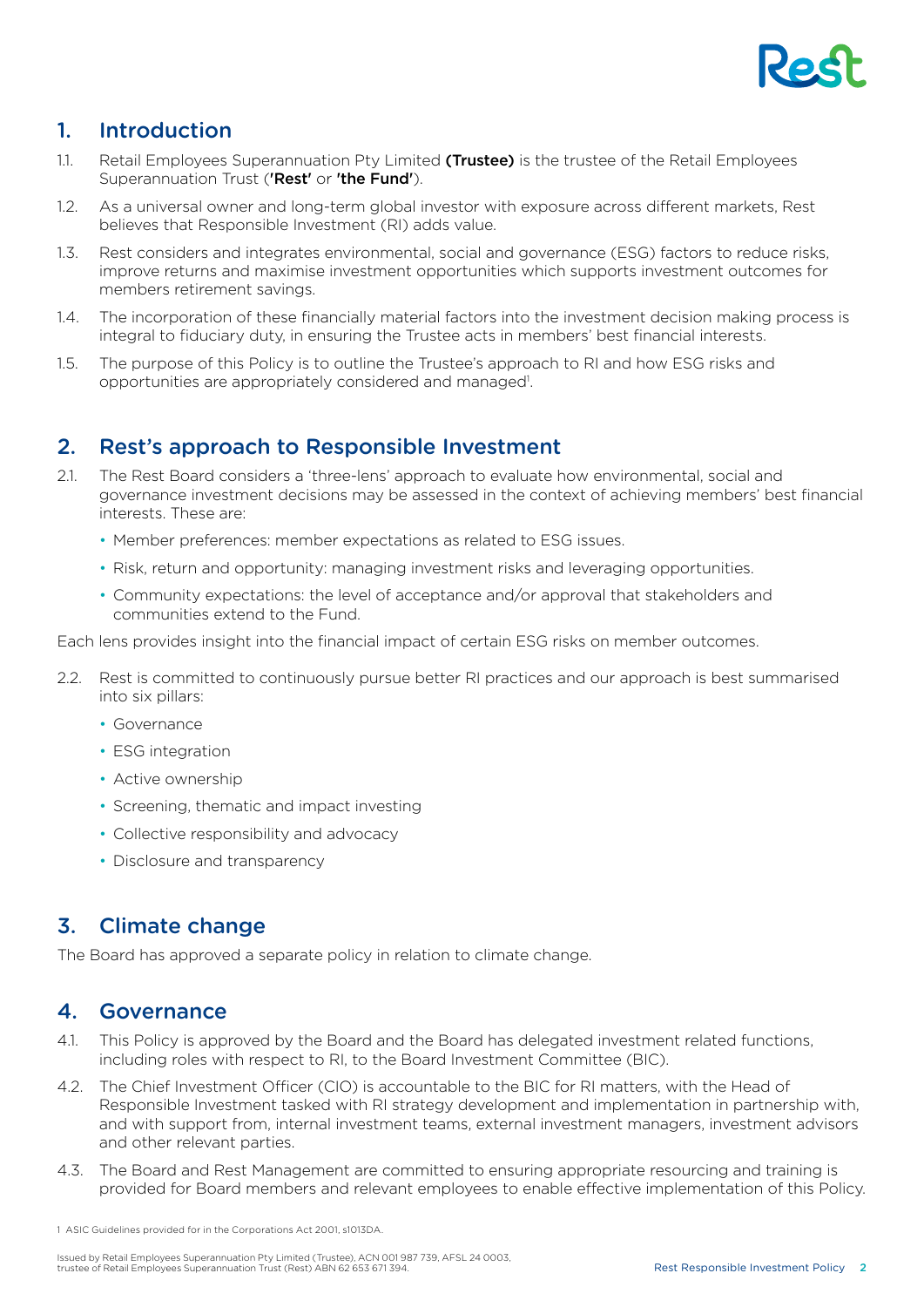

- 4.4. As of 1 July 2021, relevant team member KPIs include RI matters, with variable remuneration measured against RI outcomes.
- 4.5. ESG risk is included within the controls of the Rest Investment Risk Management Framework, in accordance with the Control Assessment Standard. These controls are subject to periodic testing by line one, line two and line three reviews.
- 4.6. The Rest Conflicts Management Policy outlines the formal process for managing potential conflicts of interest across the Fund.
- 4.7. The role of the Rest responsible investment team includes being a resource for portfolio managers in the assessment of ESG risks; to ensure that frameworks for the consideration of ESG are in place through the investment process; and to provide independent assessment, as appropriate, on the consideration of ESG risks.

## 5. ESG integration

- 5.1. Rest invests globally, across a range of asset classes, and through internal and external investment managers in the execution of the Fund's investment strategy.
- 5.2. ESG factors are considered across a number of aspects, including whole of fund, asset class and/or individual asset, and during the investment and ownership process.
- 5.3. How ESG is integrated is dependent on whether the assets are in public or private markets, managed internally by Rest Investments or through external managers. Investment approvals are contingent upon the identification, assessment, and management of material ESG risks, and as related to the sector and geography.

#### Investment strategy and asset allocation

- 5.4. The Board considers material ESG risks and opportunities in the annual review of investment strategy and strategic asset allocation, or at other times throughout the year, as required (for example in stress testing scenarios).
- 5.5. ESG factors are considered and integrated into portfolio construction, and investment manager selection, appointment and monitoring.
- 5.6. The extent to which ESG factors can be integrated may differ across investment strategies. Nevertheless, the Fund aims to continuously pursue better practice across asset classes, and as ESG is applicable to the asset class.

#### Investment manager selection and appointment

- 5.7. Rest considers that Investment managers that identify and effectively manage material ESG risks and opportunities enhance long-term financial performance.
- 5.8. Rest expects investment managers to have a good working knowledge of ESG issues and how they can best be integrated into investment decisions.
- 5.9. ESG due diligence, with ESG assessed in the context of the asset class, is conducted during investment manager selection.. The Investment Manager is assessed and given an overall rating of 'Developing', 'Improving' or 'Leading', based on their:
	- Firmwide ESG commitment, e.g. governance, policies, collaboration, reporting, active ownership; and,
	- ESG integration into the investment strategy, e.g. investment research and process, climate change, modern slavery.
- 5.10. Rest aims to appoint investment managers that demonstrate 'improving' or above, ESG practices.
- 5.11. Any newly appointed investment managers must monitor ESG risks and leverage ESG opportunities that relate to the Fund's investments.
- 5.12. Rest encourages investment managers to align their remuneration structures and cultures with the long-term perspectives needed to generate long term returns.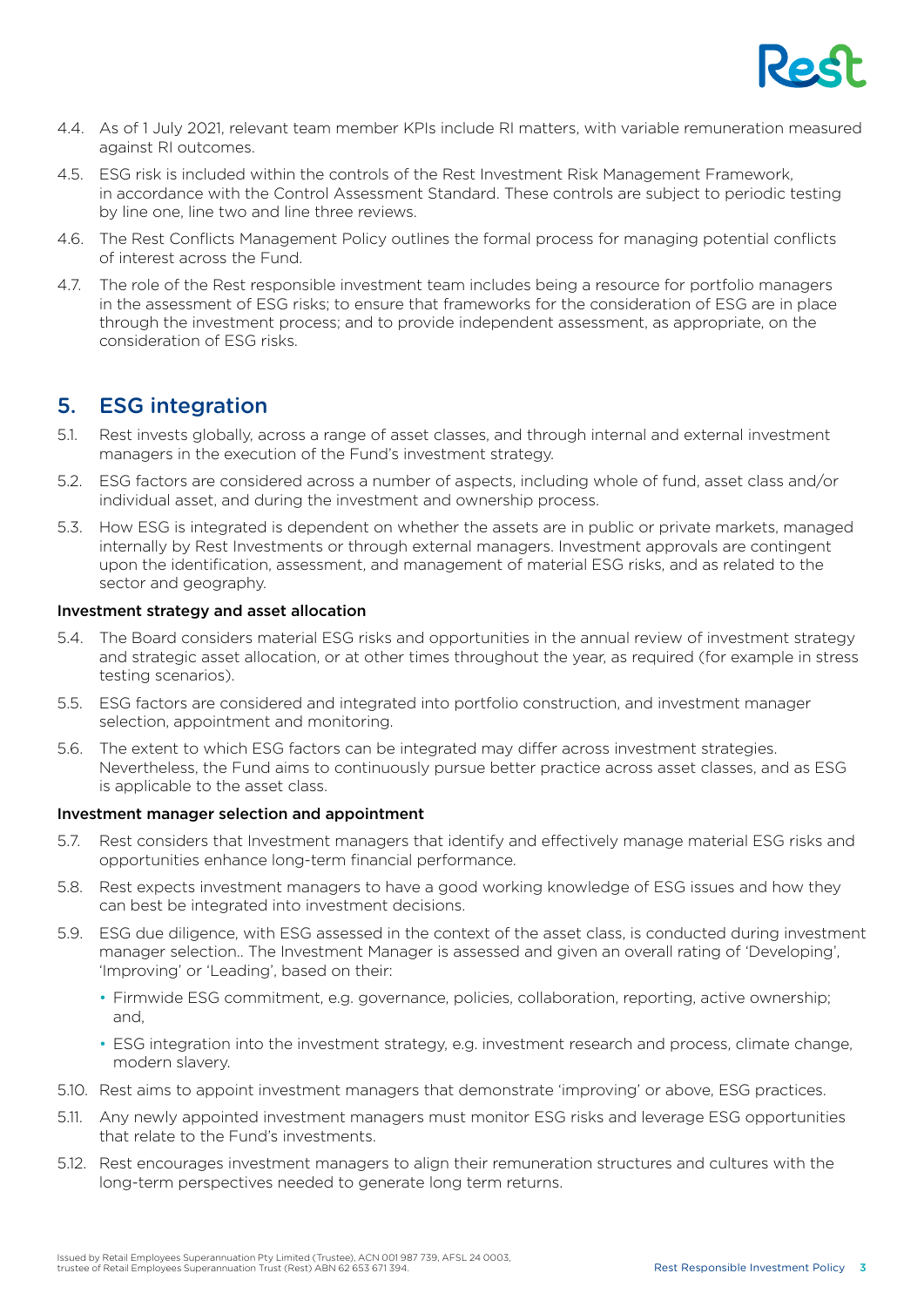

#### Investment manager monitoring

- 5.13. Once an investment manager is appointed or a direct or co-investment asset assigned, Rest undertakes ongoing monitoring, with ESG progress a mandatory input into the annual asset class reviews.
- 5.14. Any existing managers who are rated 'Developing' triggers enhanced engagement.

#### Investment in direct assets and co-Investments

- 5.15. Rest undertakes ESG due diligence on potential direct asset investments and co-investments and conducts ongoing ESG monitoring of these assets.
- 5.16. Co-investments are covered by clauses 5.7 to 5.14 above, with the ESG due diligence and monitoring extending to the specified asset/s.

#### Investment consultant

- 5.17. Rest engages investment consultants to provide advisory services.
- 5.18. Rest's investment consultants should consider RI in their approach to assessing, recommending, and monitoring strategic asset allocation, mandate selection, benchmarks, and external investment managers for the Fund. This includes that the investment consultant assess ESG-related policies, processes and resourcing, ESG integration and stewardship activities of external managers.
- 5.19. Investment consultants to Rest should report on ESG-related activities on an annual basis.

## 6. Active ownership

- 6.1. Rest recognises its responsibilities of being a universal owner, which includes communicating members' long-term investment interests to companies and investment managers in which the fund invests; and using these ownership rights and positions to influence the activities or behaviour of investee companies to improve investment performance.
- 6.2. Rest aims to assess material ESG issues across the Fund, where applicable, and identify priority themes to focus active ownership activities on, and as based on materiality, severity and perceived risk.

#### Engagement

- 6.3. Rest recognises that effective engagement can bring higher financial returns, and ensures that the companies and/or investment managers that the Fund invests with understand Rest's approach to long term value for members.
- 6.4. Rest undertakes direct engagement with companies as required to resolve concerns as they arise including those related to shareholder proposals before or after votes are cast - and participates in collaborative engagement.
- 6.5. Engagement may be pursued by holding a seat on a Board i.e. for unlisted asset direct investments and co-investments.

#### Share voting

- 6.6. Consistent with our members' best financial interests, the Fund's voting activities aim to protect and enhance sustainable, long-term value creation of our members' equity holdings. Rest takes a holistic approach to voting at investee company meetings, is guided by its key voting principles and considers a range of inputs in casting its votes.
- 6.7. The Fund has ultimate responsibility for its voting decisions and reserves the right to override recommendations from its proxy advisors and investment managers.

#### Voting on Australian Shares

6.8. Rest takes an active approach to voting its shares in Australian companies, sourcing advice from proxy voting advisors. This advice may be based on ACSI's Corporate Governance Guidelines, of which Rest is involved in the periodic review. Voting recommendations from our proxy advisors are considered on a case-by-case basis.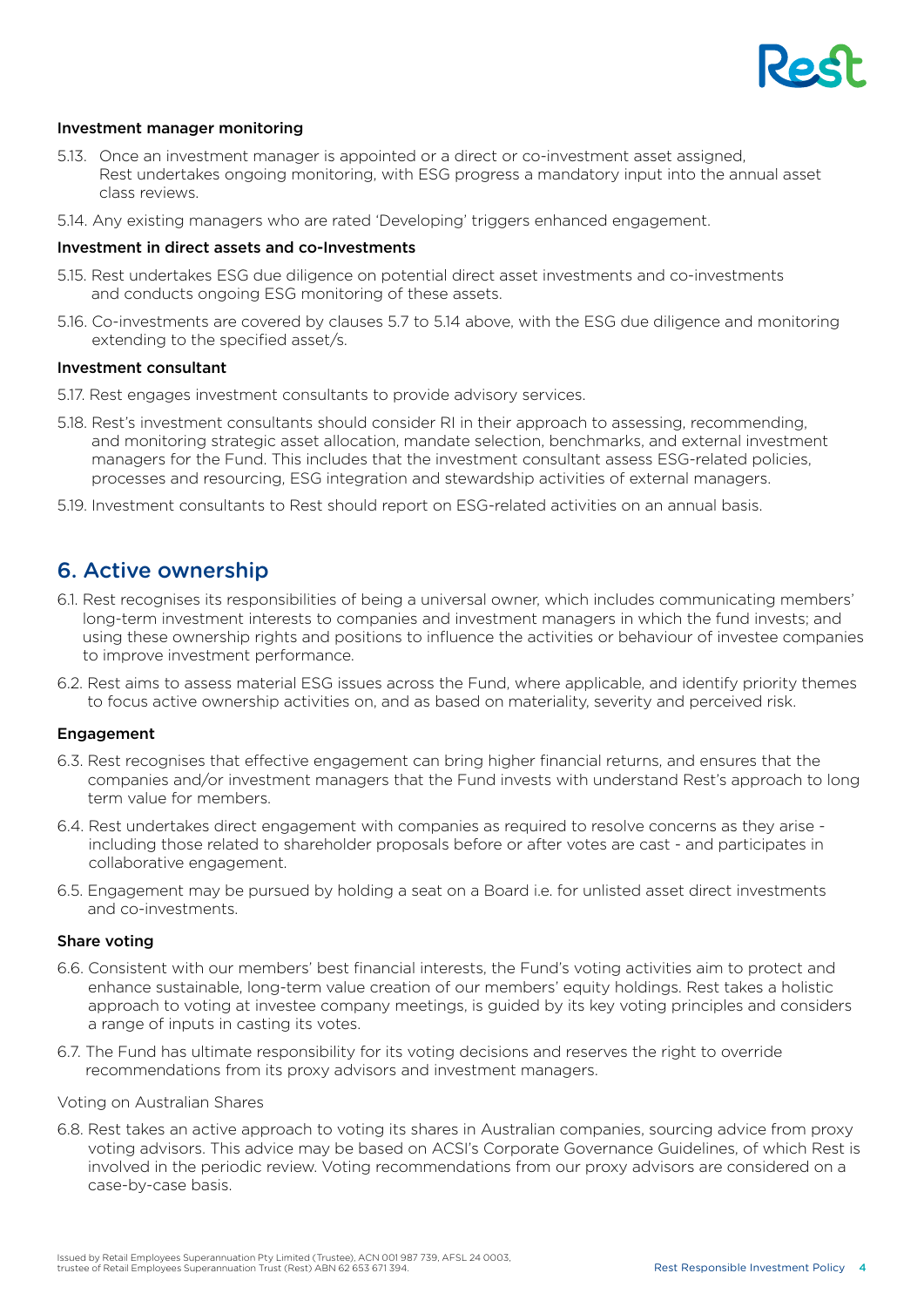

- 6.9. The Fund's investment managers are expected to actively consider company Annual General Meeting (AGM) resolutions and are encouraged to advise Rest where they have strong views.
- 6.10. Voting decisions are made in line with the Fund's voting principles and active ownership priorities. Inputs to vote decision-making can include the Fund's engagement with the company, proxy voting advice, company disclosures, views of investment managers (internal and external) and other stakeholders where relevant.
- 6.11. Voting rights are not to be exercised with regard to Australian retail stocks, unless the Board has expressly considered and resolved to direct the investment team to do so.
- 6.12. Rest will generally vote by proxy, however, there may be occasions where a representative of the Fund attends a company's AGM in-person.

#### Voting on Overseas Shares

- 6.13. Rest's overseas holdings are currently voted by investment managers.
- 6.14. Rest retains the right to instruct voting decisions on international equities owned by the Fund.
- 6.15. Rest expects that its overseas investment managers actively exercise their voting responsibility and report to the Fund on their voting activity.

#### Securities Lending

- 6.16. Rest's securities lending program is conducted by the Fund's securities lending provider who recalls loaned holdings in a company with upcoming meetings for voting on securities. This enables Rest to exercise voting rights in respect of its invested capital.
- 6.17. There may be instances where voting rights may not be executed, for example in countries where there is share blocking or where a Power of Attorney may not be in place and where the cost of executing one outweighs the benefits.

#### Voting disclosure

6.18. The Fund adheres to regulatory requirements and obligations to publicly disclose voting positions for each investee company to Rest members and other stakeholders.

#### Conflicts of interest

- 6.19. Members' best financial interests are the determinative factor when Rest exercises its voting rights.
- 6.20. The Trustee will have regard to this Policy and its Conflicts Management Policy in seeking to manage any actual or perceived conflict of interest in exercising its votes, always acting in the best financial interests of members.

#### Escalation

6.21. Where voting and engagement proves ineffective at changing company behaviour and/or disclosures, escalation activities may be considered. These could include voting against directors, direct engagement with other investors, filing a shareholder resolution, making a public statement and as a last resort exiting the stock. Escalation decisions will be made in line with members' best financial interests, taking into account the nature and materiality of the issue.

#### 6.22. In addition to the above:

- The Fund's Climate Change Policy sets out requirements for Rest to actively consider all climate change related shareholder resolutions of investee companies.
- Rest may co-file resolutions for its Australian and overseas sharesholdings to progress engagement with investee companies on significant long-term ESG issues. Co-filing resolutions will only be considered following extensive engagement with the company, in addition to dialogue with engagement service providers, other institutional investors and any relevant stakeholders. Approval to participate in co-filing a resolution must be sought from the Rest CEO.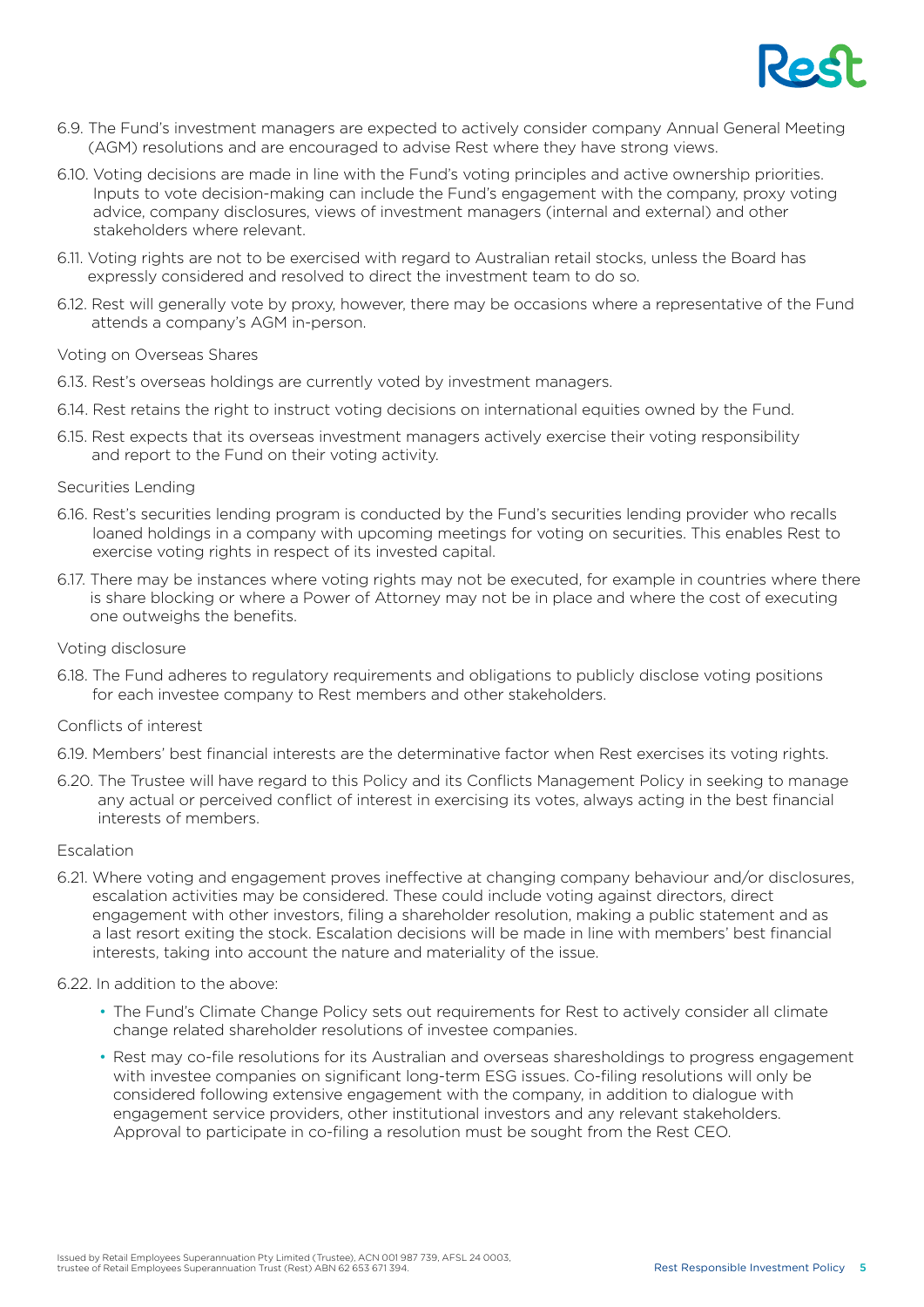

#### Class actions

- 6.23. Class actions present a way for shareholders, as a collective group, to claim for losses against a company when a financial loss has occurred due to a breach of law or regulations.
- 6.24. Rest engages a third party to identify potential listed equity class action opportunities and to access settlements awarded from passive listed equity class actions undertaken on behalf of investors.

# 7. Screening, Thematic and Impact Investing

#### Exclusions and negative screening

- 7.1. Divestment or negative exclusions are significant decisions which would generally only be taken after considerable engagement. Other active ownership approaches are normally undertaken as they drive responsible corporate practices.
- 7.2. The Rest Board may make a decision to divest or exclude a company and/or product, taking into account the following:
	- Whether there is a significant negative impact on long term returns or the fund's relationship with members and/or societal expectations; or
	- Contraventions of international treaties; or
	- Where comprehensive company engagement (whether direct, service provider or collaborative) has been unsuccessful, or where company engagement is deemed ineffective.
- 7.3. Rest has currently excluded the following:
	- Rest will not invest in companies involved in the manufacture of tobacco2; and Rest will not invest in companies directly involved in the manufacture of controversial weapons, specifically, cluster bombs, landmines, depleted uranium weapons, chemical and biological weapons or their key parts<sup>3</sup>. For indirect holdings where the Trustee does not maintain the same degree of control, such as derivatives, pooled united trusts and structures like collateralised debt securities or exchange traded funds, these exclusions may not apply to these investments. We expect our investment managers to adhere to our exclusions and we will monitor their actions.
	- As of 1 January 2022, Rest will not invest in listed equity companies that derive 10 percent or more of total annual revenues from thermal coal mining, unless the company has a credible net zero by 2050 objective or has signed up to Science-Based Targets. Rest advocates for a 'Just Transition' for Australian communities and those individuals affected by the shift to a lower carbon economy.
- 7.4. Rest also offers the Sustainable Growth product for members who wish to choose an investment option with additional screening.

#### Thematic investments

- 7.5. Thematic investing in the context of this Policy occurs when Rest specifically targets an investment for a sustainability theme.
- 7.6. This may include sustainable agriculture, green or low carbon assets, or investments which are aligned with the Paris Agreement or United Nation's Sustainable Development Goals (SDGs).

#### Impact investments

7.7. Where available, impact investments are investments made, in members' best financial interests, to provide a financial return and a social and/or environmental return. Investing with intention to generate positive, measurable social and/or environmental impact provides a second aim to the investment process, and is in addition to assessing the ESG-related investment risks.

<sup>2</sup> As defined by MSCI ESG screen: Tobacco Producers.

<sup>&</sup>lt;sup>3</sup> As defined by MSCI ESG screens: Bio/chem Components, Bio/chem Systems, Ownership by a Bio/Chem Weapons Company, Ownership of a Bio/Chem Weapons Company, Cluster Munitions - Delivery Platforms, Cluster Munitions - Dual Use Components, Cluster Munitions - Intended Use Components, Ownership by a Cluster Munitions Company, Ownership of a Cluster Munitions Company, Cluster Munitions - Whole Weapons Systems Manufacturer, Depleted Uranium Manufacturer, Ownership by a Depleted Uranium Weapons Company, Ownership of a Depleted Uranium Weapons Company, Anti-Personnel Landmines Whole Weapons Systems Manufacturer, Anti-Vehicle Landmine Whole Weapons Systems Manufacturer, Landmines - Dual Use Components, Landmines - Intended Use Components, Ownership by a Landmine Company, and Ownership of a Landmine Company.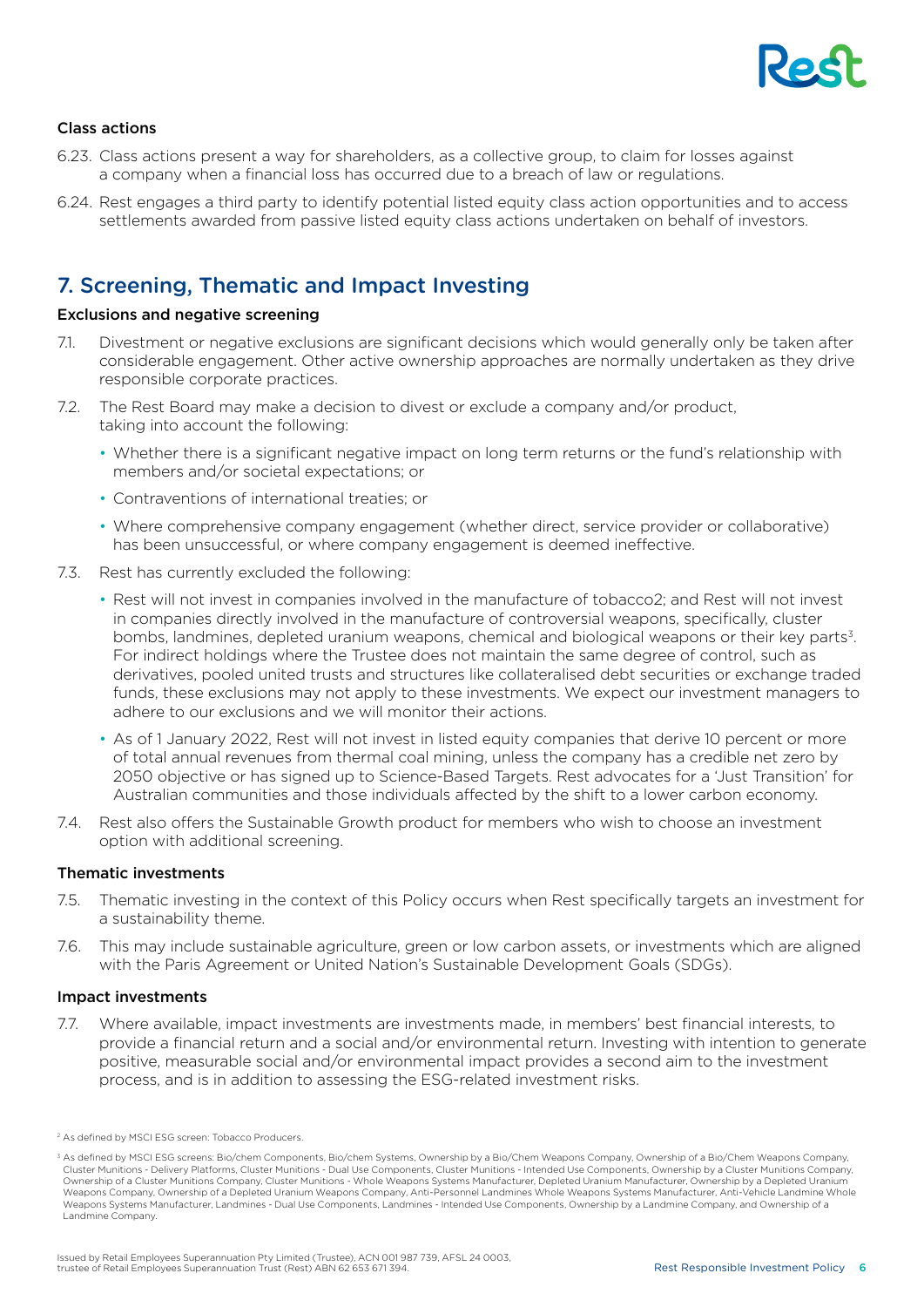

- 7.8. Rest invests in the best financial interests of members, and is aware that certain investments also can positively impact the environment and society; with a focus on, although not restricted to, the five SDGs which have been identified under the Rest Sustainability Strategy:
	- Gender equality (goal 5)
	- Affordable and clean energy (goal 7)
	- Decent work and economic growth (goal 8)
	- Reduced inequalities (goal 10)
	- Climate action (goal 13)

# 8. Collective responsibility and advocacy

#### Collective responsibility

- 8.1. Rest recognises that when investors collaborate the entire group benefits from a successful dialogue with a company, and/or other relevant investees.
- 8.2. Collaborative engagements are when groups of investors work together, with or without the involvement of a formal investor network or other membership organisation. This is an efficient and effective method to protect or enhance Rest members retirement savings as it enhances influence through the pooling of resources and sharing of information.
- 8.3. Further, collaboration with companies, or investment managers, or within the industry is essential to addressing systemic ESG issues, such as climate change, and in achieving sustainability outcomes.
- 8.4. Rest is an active member of the following collaborative organisations:
	- Australian Council for Superannuation Investors (ACSI)
	- GRESB
	- Investor Group on Climate Change (IGCC)
	- Principles for Responsible Investment (PRI)
	- Responsible Investment Association Australasia (RIAA)

#### Policy advocacy

- 8.5. Rest's preference for policy advocacy is to leverage the voice of the advocacy organisations of which we are signatories or members. Rest therefore contributes to the development of submissions on policy, regulation and standard setting to government and regulators through its involvement with the PRI, ACSI, IGCC and RIAA.
- 8.6. Rest may though opt to make independent submissions, and engage with policymakers and industry bodies directly to advocate for positive change on material ESG issues.
- 8.7. Rest may also opt to participate in 'sign on' letters on ESG policy topics; respond to policy consultations on ESG policy topics; provide technical input on ESG policy change; proactively engage financial regulators on material ESG topics; and co-sign investor statements or joint letters.

## 9. Disclosure and transparency

- 9.1. The Rest BIC is provided with relevant RI reporting on a quarterly basis, with relevant information provided to the Board.
- 9.2. The RI team source data for this reporting from a range of sources, including the custodian, external investment managers and ESG research and voting providers to monitor and report on the ESG performance of the portfolio.
- 9.3. Information made available through RI disclosures to Rest members and other stakeholders allows Rest members to make informed investment decisions. This includes Rest publishing Option level portfolio holdings every six months.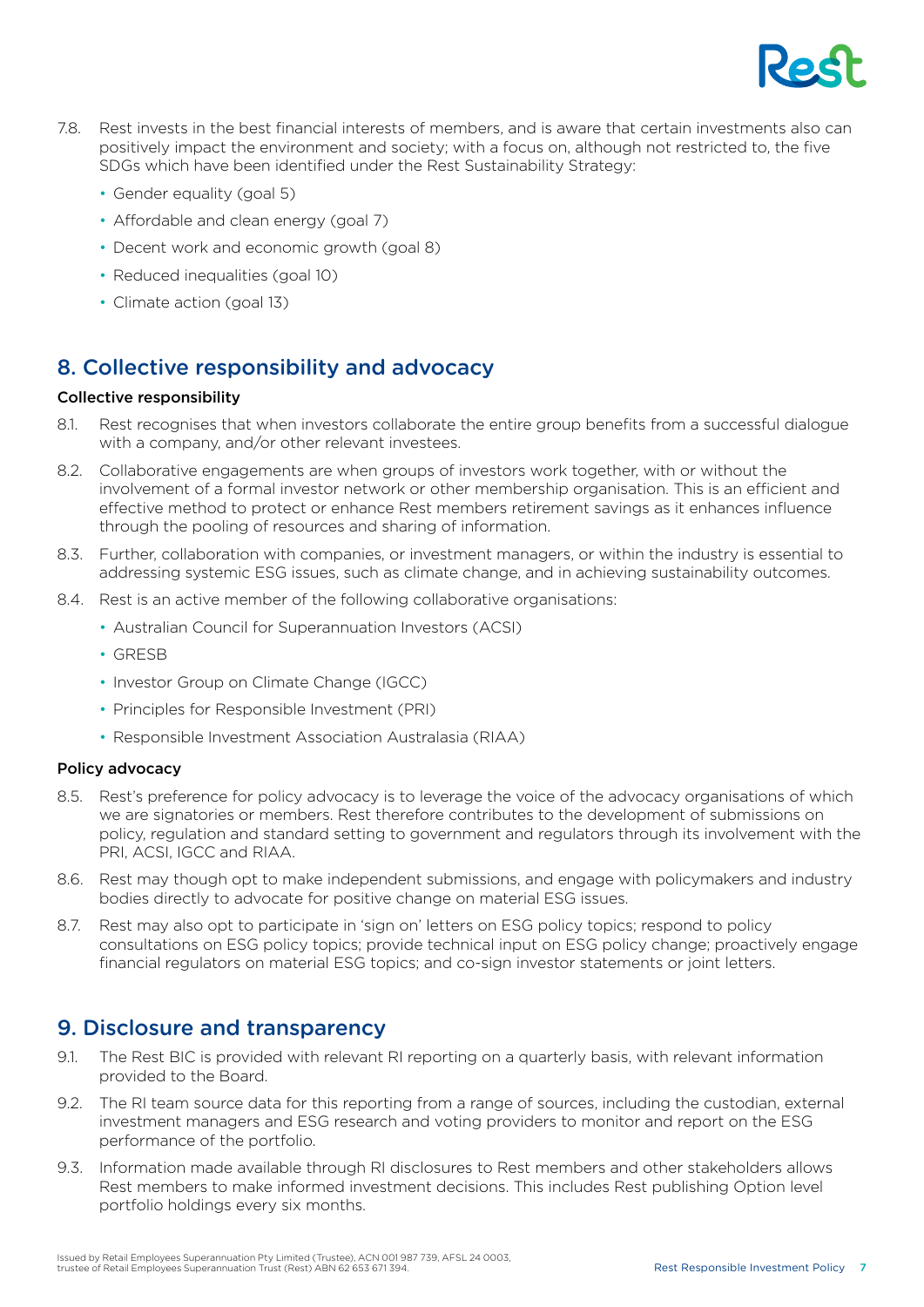

- 9.4. RI disclosures aim to provide transparency and confidence to Rest members in the investment actions undertaken on their behalf. This includes information associated with the Fund's ESG regulatory compliance obligations, proxy voting, exclusions and climate change. Rest may disclose its RI approach via its website, the annual report or within a dedicated Sustainability report.
- 9.5. As a signatory to the PRI, Rest responds annually to the reporting framework.

## 10. Member Preferences

- 10.1. Whilst Rest is focused on financial returns for members, we also believe that it is important to be informed of member expectations as related to ESG issues. Rest surveys members from time to time to ensure it remains informed about what is important to our member base.
- 10.2. For members seeking portfolios based on ESG-related preferences, the fund provides a choice investment option, Sustainable Growth.

# 11. Investing in Australia's future

- 11.1. As a Universal Owner, Rest is committed to providing long-term equity and debt to help fund Australia's infrastructure developments, and create long-term sustainable value for Rest members.
- 11.2. These assets, which include social infrastructure, provide investment returns and are essential to Australia's economy and support the quality of life and wellbeing of Australian communities.
- 11.3. Assets include airports, industrial buildings, energy grids, motorways, office buildings, ports, renewable energy, schools, shopping centres, student accommodation, and transport.

# 12. Definitions

- 12.1. Investment Manager: means those appointed to invest on behalf of the Fund and may be internal or external to Rest, and includes managers of unlisted funds and managers of assets.
- 12.2. **Just Transition:** means a deliberate effort to plan for and invest in the transition to environmentally and socially sustainable jobs, sectors and economies, especially as related to jobs affected by the transition to the lower carbon economy.
- 12.3. Responsible Investment (RI): Rest has adopted the Principles of Responsible Investment (PRI) definition for Responsible Investment (RI), 'an approach to investing that incorporates environmental, social and governance (ESG) factors into investment decisions, to better manage risk and generate sustainable, long-term returns'.
- 12.4. **Sustainable Development Goals (SDGs):** are the 17 goals which are at the heart of the United Nations 2030 Agenda for Sustainable Development, and which are an urgent call for action to end poverty and improve health and education, reduce inequality and spur economic growth; all whilst tacking climate change and working to preserve oceans and forests<sup>4</sup>.
- 12.5. **Universal Owner:** large institutional investors are often referred to as 'Universal Owners'; this is because they generally have highly-diversified and long-term portfolios that are representative of global capital markets5; effectively holding a 'slice' of the whole global economy and market through their portfolios<sup>6</sup>.

<sup>4</sup> United Nations Sustainable Development: Goals

ersal ownership: Why environmental externalities matter to institutional investors

<sup>6</sup> Investment governance and the integration of environmental, social and governance factors